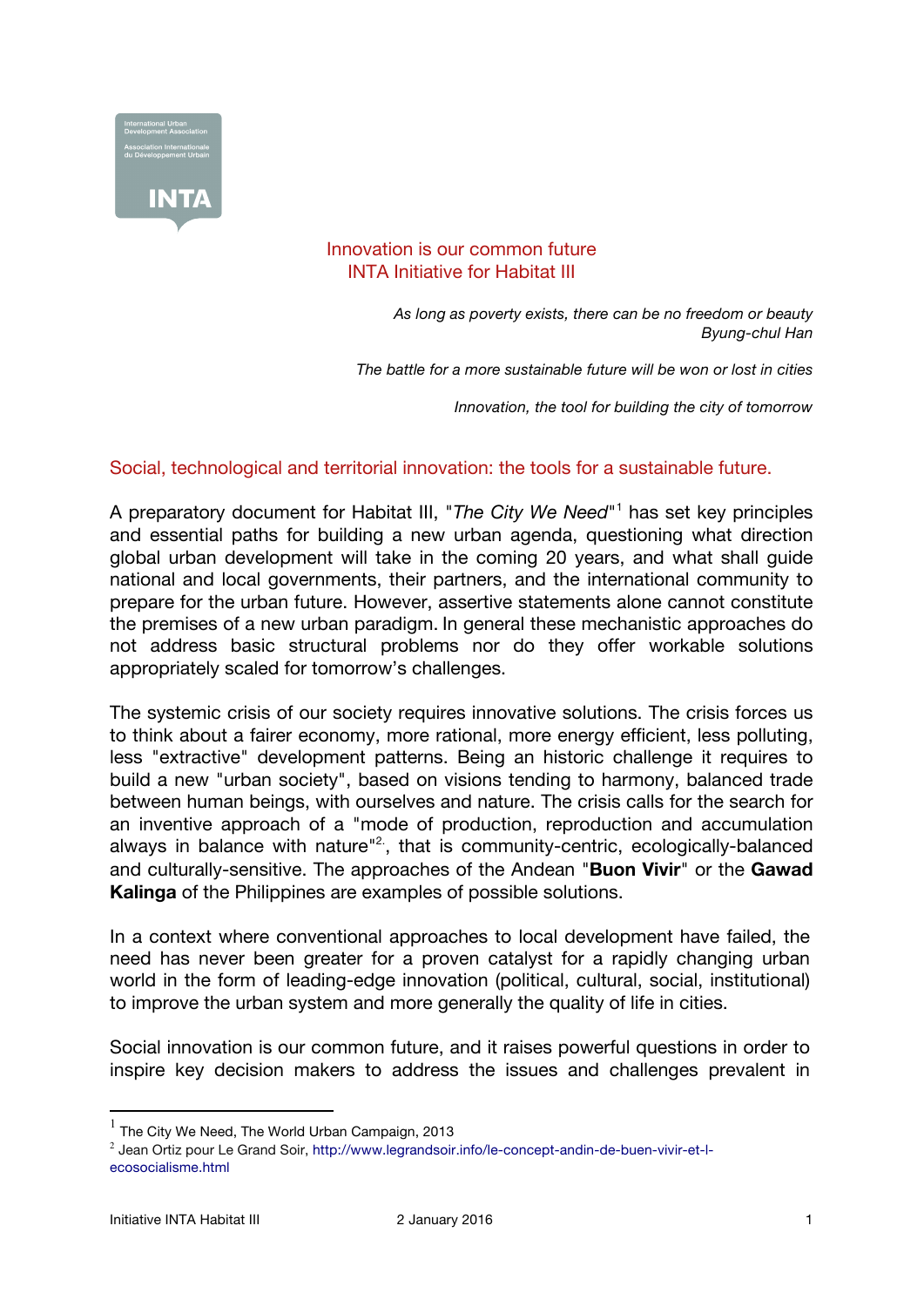developed and emerging countries. It is a search for a way of life and a form of development that sees social, cultural, environmental and economic issues working together and in balance, not separately and hierarchically as at present. Anticipating integrated solutions to cope with these challenges by developing a comprehensive range of local policies requires putting the user at the centre of the scene leading to a continuous commitment to create a better urban society through either technological or social innovation.

Thus the central question of how, and under which conditions, **social, technological and institutional innovation** can accelerate transformation, and cope with the social, economic and environmental challenges of the coming decades. Could the Andean approach bring more than the conventional ones?

We must clarify the meaning given to innovation (collective ecosystem of knowledge) that differs from technology (hardware production).

The innovative process is political, just as it is social and cultural. It is legitimate to ask how the strategy of transformation through innovation and technology can be up to the new urban challenges? How innovation, by local initiative, contributes to regional and national development? This is the question posed by the Ecuadorian experience of the city of knowledge "Yachay".

At the heart of this way of understanding the link between innovation and urban development is the idea that local development is built not block by block, or sector by sector, or by the force of the market, but is the result of a chain of interconnected individual and collective actions with often divergent intentionality and interests, but sometimes converging ones. **Thus the challenge to reconcile the city and community approaches with the "overhanging" position of the State**.

Innovation cannot be thought of only in terms of its usefulness or purpose. It must also be thought of as a **process** of building a purpose which can go in different directions where come into play cooperation, negotiation, compromise and balance of power<sup>3</sup>: therefore the social, cultural and political dimensions. Habitat III cannot propose a vision of the city of tomorrow without commenting on the role of innovation in the production of a shared future.

The "social dimension" of innovation differs from its "social purpose". Across the local level and for political or economic leaders, an innovation represents either an opportunity to reproduce the status quo, or an opportunity to create new relationships or to redefine old ones. Each new "social" results in a concrete flow of resources in the hands of individuals (ownership movement) and between places (localization movement). The novelty offers the possibility to access new values (tangible or intangible, monetary or social) and which raises the question of the fair distribution of the benefits associated with its use. Again the approach of "**Buon Vivir**" is exemplary.

 $3$  Albert O. Hirschman, Exit, Voice, Loyalty (1970) in INTA35 Congress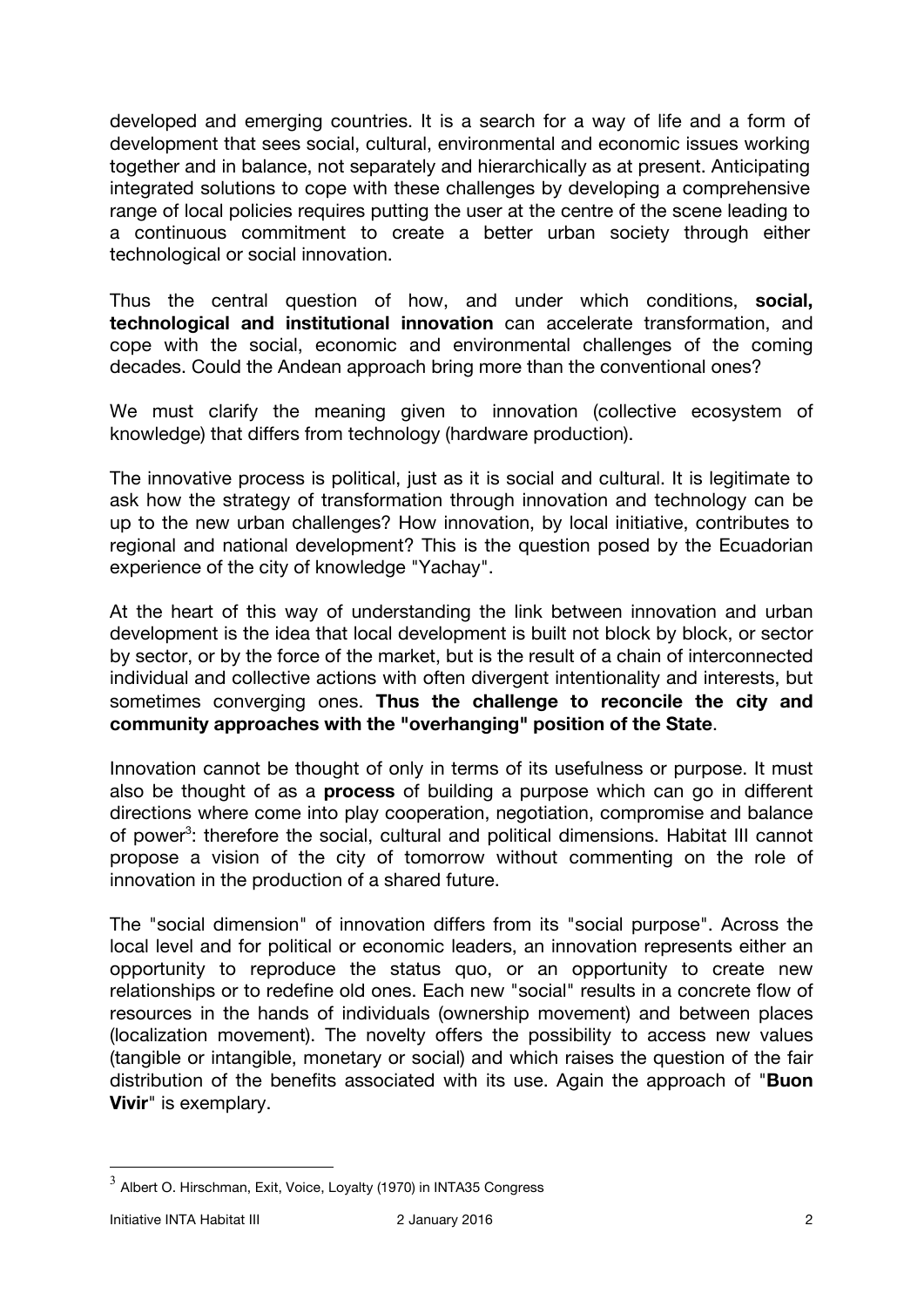## Which working and affordable solutions innovation can provide to each of the current and next urban issues?

A second clarification is that concerning the city itself. How to maintain unity of vision while preserving the many individual singularities? The city is not a collection of loosely bonded sectors or functions - housing, transport, economy, environment... nor it is confined to an intrinsic and exclusive quality (property) resilience, inclusion, fairness, smart... nor it is a merchandise. The observation of the nature and stability of the urban qualities and properties (resilient, smart, inclusive..), seems less significant than the analysis of the factors of change and transformation of these properties, in particular the power and institutional process.

Quite paradoxically there is a multiplicity of starting points to define a city and to give it a meaning: where does it begin, where does it end? How revolve all interactions? What are the needs of the inhabitants and how they live; then, what levers to use to provide answers in terms of services to the multiple demands of the people? At what level should these interactions be managed?

The city begins with the **domestic space** where the priority should be given in the next urban agenda to issues such as home, housing, kinship (Intergenerational), habitat, family, education, health, beliefs, dignity of aging and death…

The city unfolds thanks to **supplies** hence the priority themes could be: urban logistics, infrastructure, consumption, trade, local production, new distribution networks - informal markets, barter, exchange, social and socially responsible economy (self-regulation of the market economy replaced by a more balanced combination of redistribution, reciprocity and exchange)…

The city is a **built space** where the priority themes could be: construction, promotion, real estate market, financing, speculation, land monitoring, urban planning, standards, urban form, quality, responsible buildings, infrastructure, ownership versus usage, public private partnership, adaptation of the building to the evolving demand...

The city's **recreation**, **creation** and **innovation** hence the priority of themes such as leisure and sporting activities, nature and biodiversity in the city, public spaces, culture, communication, social, technological, cultural or territorial innovation…

The city is enriched by the **diversity of its neighbourhoods** where the priority themes could be: security, safety, freedom of movement, protection of individual and collective rights, solidarity, confidence (trust), social inequality, informal, formal, regulated, unregulated, Identity, respect for differences, urban narrative, appropriation of the town by the residents, poverty, exclusion, the stranger in the city…

The city is a **space of flows** hence the priority of themes such as physical and virtual mobility, accessibility (freedom of movement), modes of travel, trade, financial and economic flows, local jobs and services…

The city **institutionalized its interactions** hence the priority of themes such as local democracy, role of the experts (architect / planner / engineer / sociologist) in local political decision, the urban economy - local finance (debt, borrowing capacity) and economic development policy, multilevel governance based on partnerships and real collaboration between territories (multi local); less sectoral planning and shared approach between neighbouring communities – metropolisation…

The city has **responsibilities to its margins** hence the priority themes could include recognition of the contribution of rural areas and peri-urban development, territorial inequalities…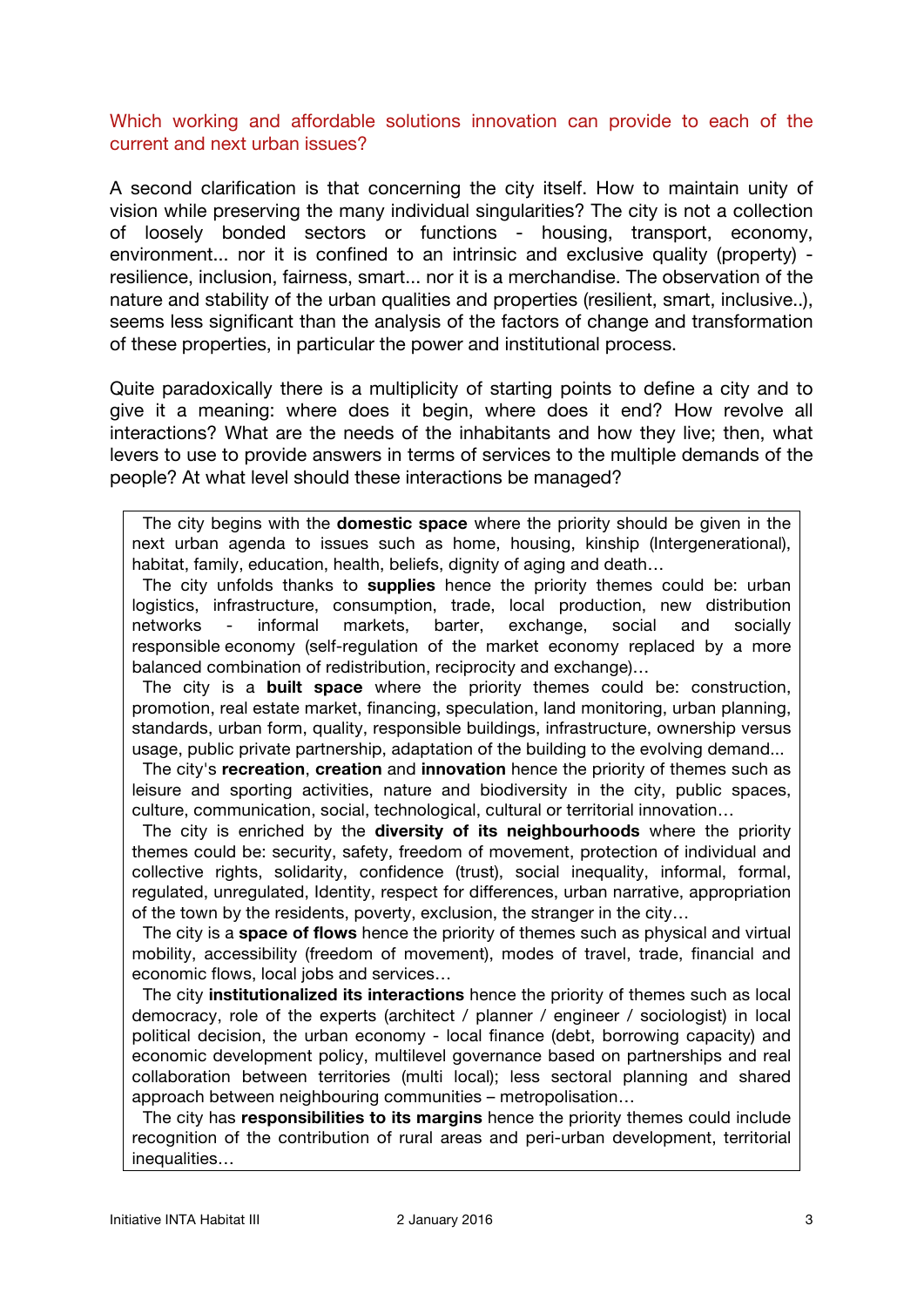The city must be **resilient to instability and risks** hence priority themes such as natural hazards, climate and environmental issues, diseases of civilization, industrial risks, political risks, etc.<sup>4</sup>

It is in response to this call for intensified attention that INTA $<sup>5</sup>$  and its partners</sup> propose a side session in the framework of the  $3<sup>rd</sup>$  UN Habitat Conference taking place in Quito in October 2016.

Entitled innovation is our common future: towards a sustainable urban future, the conversation in the special side session will focus on the place of innovation in the production of the city of tomorrow. What is the possibility of a novel approach to urban development always in balance with nature? How to reconcile the vision of the people, and of their communities, with the "overhanging" position of the State? How to take into account local unemployment, social and territorial inequalities, poverty, economic changes, climate risks, but also aging, urban neuroses and diseases, or the feeling of helplessness because of the lack of an "engaging" vision of urban society in the contemporary world.

For many, this is to rethink the city in a new relationship with nature without adopting an anti-urban posture. A way of changing is to aim at a community-centric, ecologically-balanced and culturally-sensitive policy that can contribute to the *creation of purchasing power and jobs* and shape a way of life and a form of development that sees social, cultural, environmental and economic issues working together (horizontal dimension) and in balance, not separately and hierarchically as at present;

Can the process of *innovation/knowledge* at work, alone or not, in the production of the City of Tomorrow deliver higher quality of life either between territories (territorial solidarity) or between the inhabitants (redistribution of growth, reduction of social inequalities). The novelty is that the vision of a desirable urban future is no longer abstract; it is anchored in reality by the multiple possibilities offered by social, technological or territorial innovation<sup>6</sup>. It mobilizes both vision and operational projects, since it is to build a path, even uncertain, to a desired destination. There is no question of an overall rational planning, or search of a single model, "*the one best way*", but rather to open the field of possibilities and recognize the plurality of paths to get there.

From an urban development point of view, it requires the creation of strong interactions between city and its hinterland (the territory) with effective instruments for inter-territorial solidarity. From an architectural point of view, it requires adaptation of the design and construction process to increase the energy efficiency of housing, the development of denser housing, the use of local, natural building

 $4$  Typology proposed by Ulf Hannerz in Explorer la ville; éléments d'anthropologie urbaine, Paris 1983

 $<sup>5</sup>$  INTA is a global membership association where public and private policy-makers and urban practitioners</sup> come together to share knowledge, experience and performing tools for integrated urban development.

 $^6$  Au delà du faux débat sur le bien-fondé de la smart city comme si la ville en train de se faire était susceptible d'un traitement définitif avec une seule qualité réduisant "le vivre ensemble" à n'être plus qu'un agencement d'algorithmes.